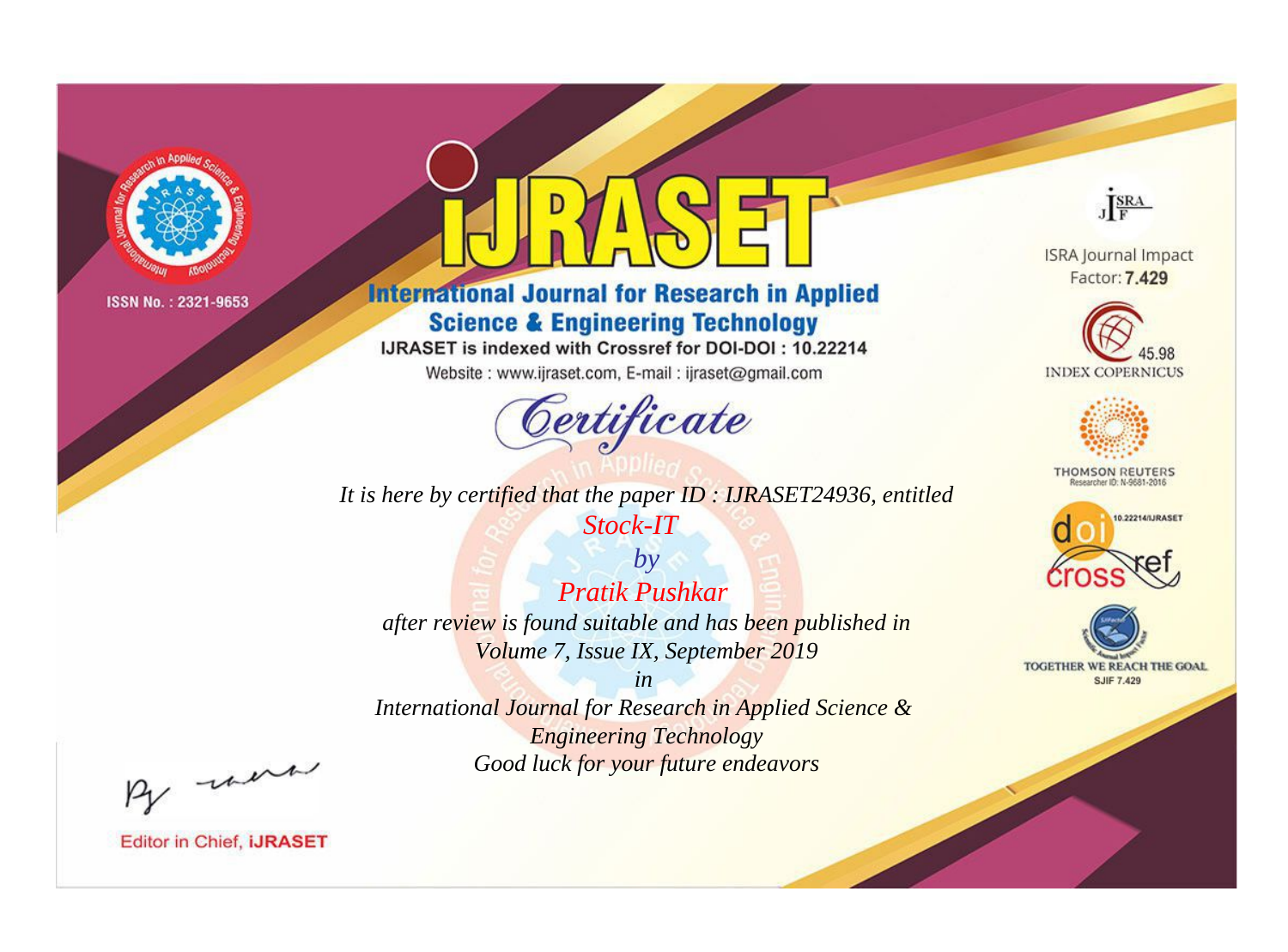

# **International Journal for Research in Applied Science & Engineering Technology**

IJRASET is indexed with Crossref for DOI-DOI: 10.22214

Website: www.ijraset.com, E-mail: ijraset@gmail.com



JERA

**ISRA Journal Impact** Factor: 7.429





**THOMSON REUTERS** 



TOGETHER WE REACH THE GOAL **SJIF 7.429** 

It is here by certified that the paper ID: IJRASET24936, entitled Stock-IT

 $by$ **Rahul Singh** after review is found suitable and has been published in Volume 7, Issue IX, September 2019

 $in$ International Journal for Research in Applied Science & **Engineering Technology** Good luck for your future endeavors

By morn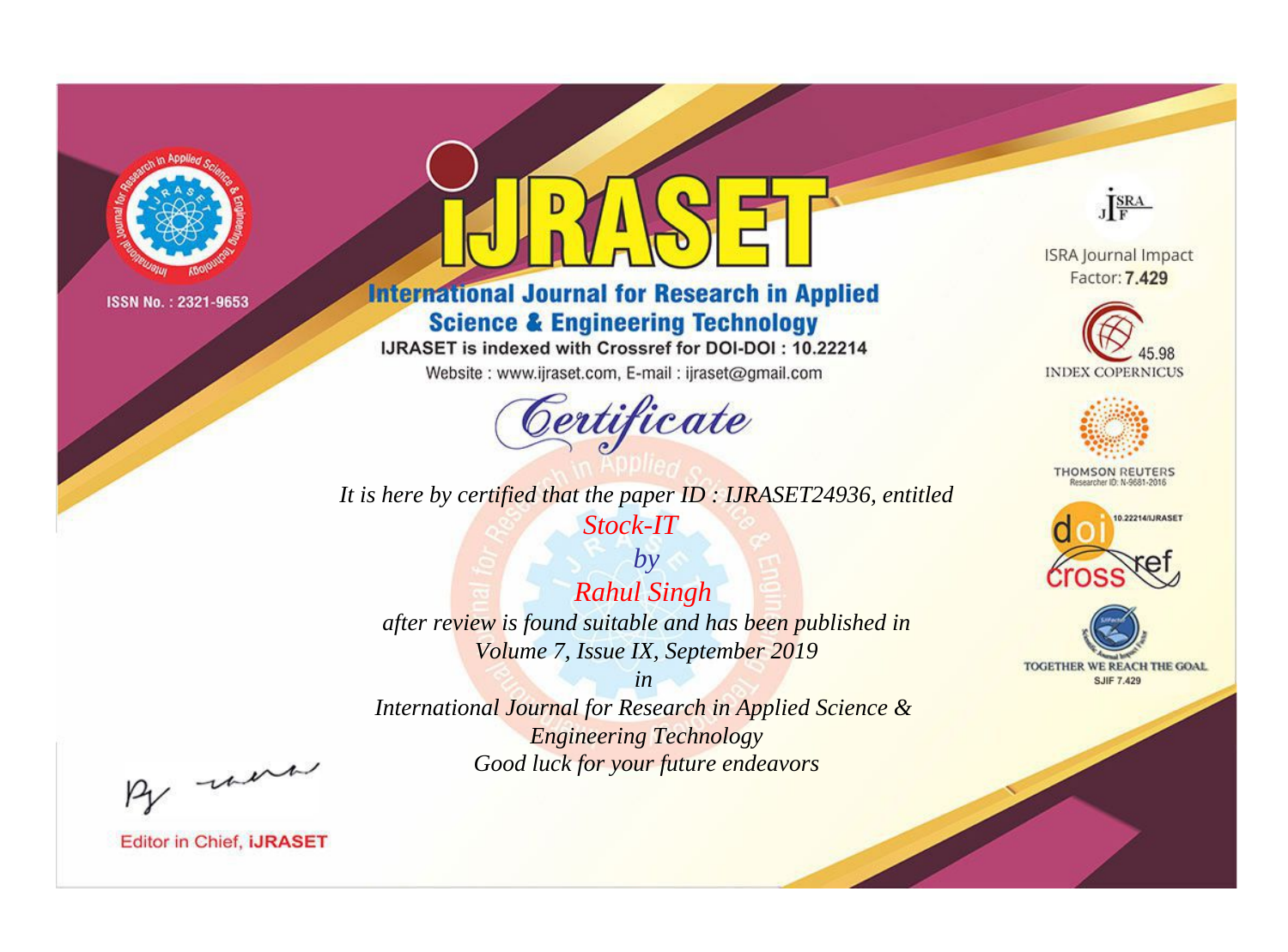

# **International Journal for Research in Applied Science & Engineering Technology**

IJRASET is indexed with Crossref for DOI-DOI: 10.22214

Website: www.ijraset.com, E-mail: ijraset@gmail.com



JERA

**ISRA Journal Impact** Factor: 7.429





**THOMSON REUTERS** 



TOGETHER WE REACH THE GOAL **SJIF 7.429** 

It is here by certified that the paper ID: IJRASET24936, entitled Stock-IT

 $by$ **Sagar Kandrikar** after review is found suitable and has been published in Volume 7, Issue IX, September 2019

 $in$ International Journal for Research in Applied Science & **Engineering Technology** Good luck for your future endeavors

By morn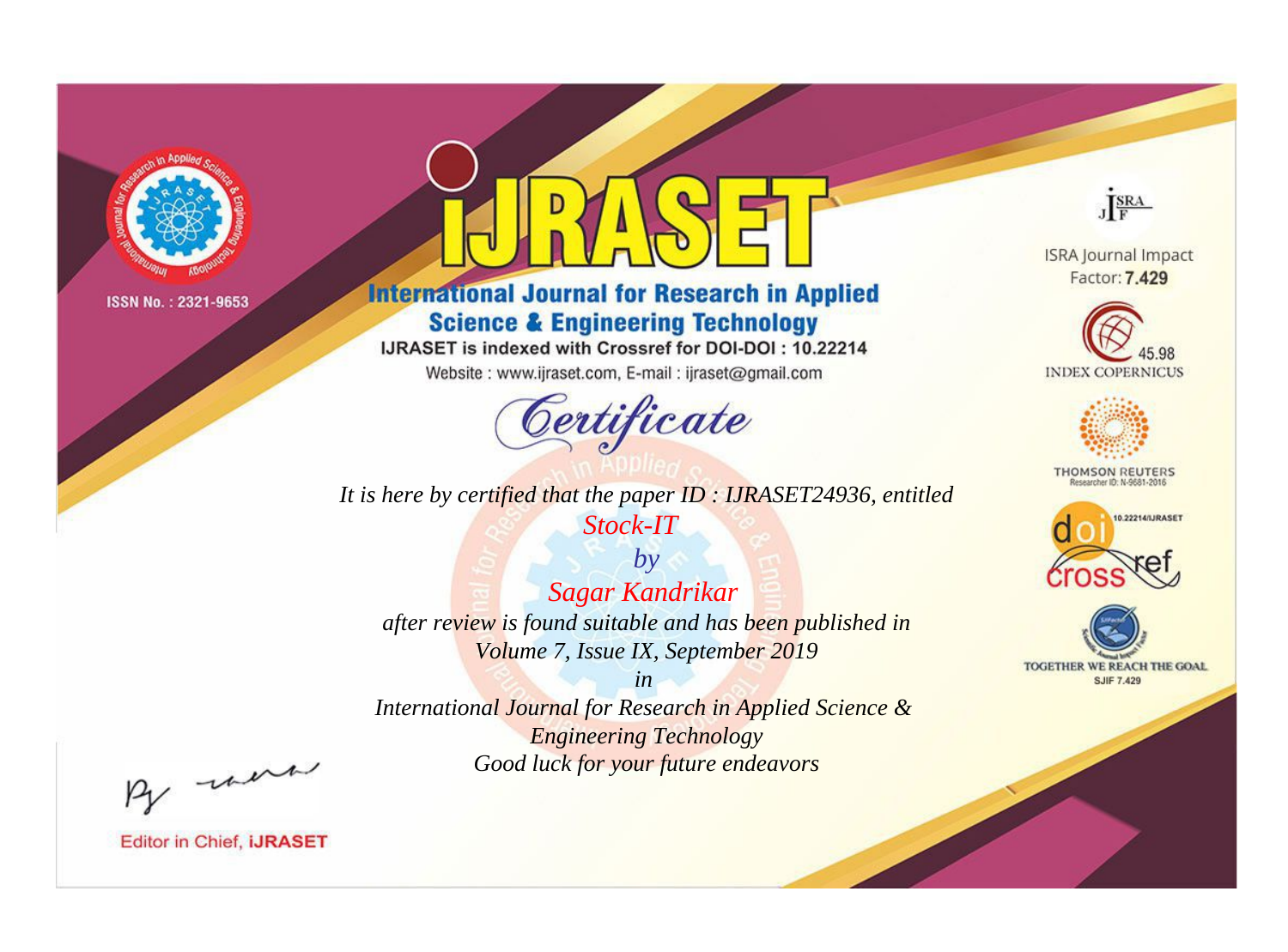

# **International Journal for Research in Applied Science & Engineering Technology**

IJRASET is indexed with Crossref for DOI-DOI: 10.22214

Website: www.ijraset.com, E-mail: ijraset@gmail.com



JERA

**ISRA Journal Impact** Factor: 7.429





**THOMSON REUTERS** 



TOGETHER WE REACH THE GOAL **SJIF 7.429** 

It is here by certified that the paper ID: IJRASET24936, entitled Stock-IT

Nidhi Tiwari after review is found suitable and has been published in Volume 7, Issue IX, September 2019

 $by$ 

 $in$ International Journal for Research in Applied Science & **Engineering Technology** Good luck for your future endeavors

By morn